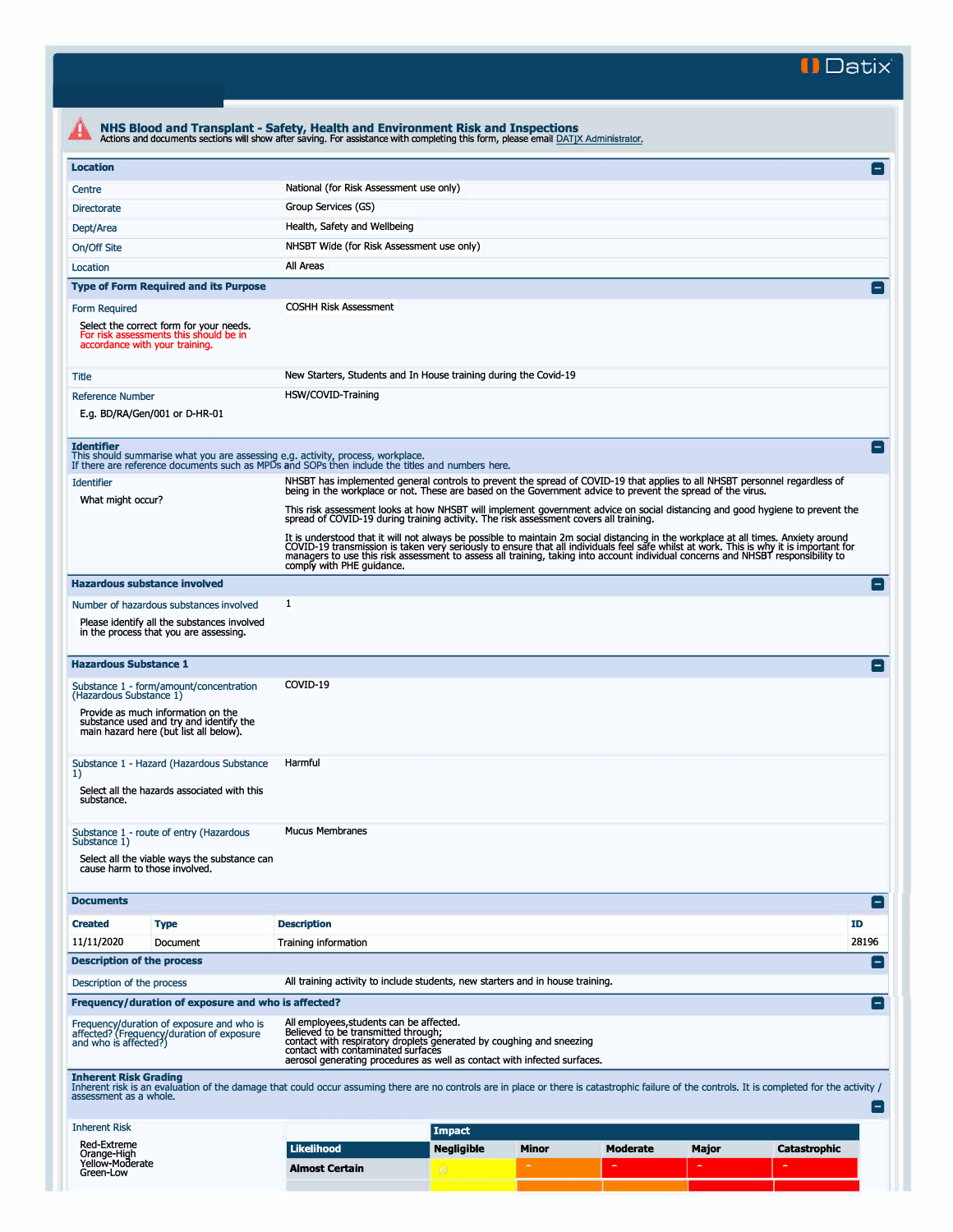|                                                                                                                                                                                                                                                                    | Likely                                                                                                                                                                                                                                                                                                                                                                                                                                                                                                                                                                                                                                                                                                                                                                                                                                                                                                                                                                                                                                                                                                                                                                                                                                                                                                                                                                                                                                                                                                                                                                                                                                                                                                                                                                                                                                                                                                                                                                                                                                                                                                                                                                                                                      | $\circ$               | $\bullet$      | $\bullet$                            | $\bullet$             | $\bullet$         |
|--------------------------------------------------------------------------------------------------------------------------------------------------------------------------------------------------------------------------------------------------------------------|-----------------------------------------------------------------------------------------------------------------------------------------------------------------------------------------------------------------------------------------------------------------------------------------------------------------------------------------------------------------------------------------------------------------------------------------------------------------------------------------------------------------------------------------------------------------------------------------------------------------------------------------------------------------------------------------------------------------------------------------------------------------------------------------------------------------------------------------------------------------------------------------------------------------------------------------------------------------------------------------------------------------------------------------------------------------------------------------------------------------------------------------------------------------------------------------------------------------------------------------------------------------------------------------------------------------------------------------------------------------------------------------------------------------------------------------------------------------------------------------------------------------------------------------------------------------------------------------------------------------------------------------------------------------------------------------------------------------------------------------------------------------------------------------------------------------------------------------------------------------------------------------------------------------------------------------------------------------------------------------------------------------------------------------------------------------------------------------------------------------------------------------------------------------------------------------------------------------------------|-----------------------|----------------|--------------------------------------|-----------------------|-------------------|
|                                                                                                                                                                                                                                                                    | <b>Possible</b>                                                                                                                                                                                                                                                                                                                                                                                                                                                                                                                                                                                                                                                                                                                                                                                                                                                                                                                                                                                                                                                                                                                                                                                                                                                                                                                                                                                                                                                                                                                                                                                                                                                                                                                                                                                                                                                                                                                                                                                                                                                                                                                                                                                                             | $\bullet$             | $\bigcirc$     | $\bullet$                            | $\bullet$             | $\bullet$         |
|                                                                                                                                                                                                                                                                    | <b>Unlikely</b>                                                                                                                                                                                                                                                                                                                                                                                                                                                                                                                                                                                                                                                                                                                                                                                                                                                                                                                                                                                                                                                                                                                                                                                                                                                                                                                                                                                                                                                                                                                                                                                                                                                                                                                                                                                                                                                                                                                                                                                                                                                                                                                                                                                                             | $\bullet$             | $\overline{O}$ | $\bigcirc$                           | $\bullet$             | $\bullet$         |
|                                                                                                                                                                                                                                                                    | Rare                                                                                                                                                                                                                                                                                                                                                                                                                                                                                                                                                                                                                                                                                                                                                                                                                                                                                                                                                                                                                                                                                                                                                                                                                                                                                                                                                                                                                                                                                                                                                                                                                                                                                                                                                                                                                                                                                                                                                                                                                                                                                                                                                                                                                        | $\bullet$             | $\bullet$      | $\bullet$                            | $\overline{\bigcirc}$ | $\circ$           |
|                                                                                                                                                                                                                                                                    |                                                                                                                                                                                                                                                                                                                                                                                                                                                                                                                                                                                                                                                                                                                                                                                                                                                                                                                                                                                                                                                                                                                                                                                                                                                                                                                                                                                                                                                                                                                                                                                                                                                                                                                                                                                                                                                                                                                                                                                                                                                                                                                                                                                                                             | Rating (initial): 15  |                | <b>Risk level (initial): Extreme</b> |                       |                   |
| <b>Controls in place</b><br>Best practice is to directly link the controls to the hazards they are reducing and to list them in order of preference according to the hierarchy of control i.e. eliminate, substitute, engineering control i.e. eliminate,          |                                                                                                                                                                                                                                                                                                                                                                                                                                                                                                                                                                                                                                                                                                                                                                                                                                                                                                                                                                                                                                                                                                                                                                                                                                                                                                                                                                                                                                                                                                                                                                                                                                                                                                                                                                                                                                                                                                                                                                                                                                                                                                                                                                                                                             |                       |                |                                      |                       |                   |
| Controls in place<br>E.G. "Gloves available to wear YES"<br>For COSHH assessments please consider<br>other controls e.g. Health Surveillance.                                                                                                                      | Do not enter NHSBT premises if showing any symptoms of COVID-19 or If you have been advised to self-isolate or been in<br>contact with anyone with Covd-19 within the last 14 days.<br>Symptoms include:<br>• high temperature and/or new and continuous cough and or loss of sense of smell/taste<br>Avoid contact with anyone who is displaying symptoms of coronavirus (COVID-19)<br>Avoid use of public transport when possible. If public transport has to be used, a face covering must be worn<br>Wash hands regularly as per government and NHSBT advice:<br>. Upon entering and prior to leaving a workplace and home<br>• Before entering laboratories and other GMP controlled areas<br>• After coughing or sneezing<br>. Regularly throughout the day<br>There are general hygiene and information posters on all staff noticeboards, in reception and toilet areas.<br>Maintain social distancing of 2m from others whenever possible. Where 2m cannot be maintained please refer to the controls in<br>this document.<br>Implement good respiratory hygiene measures when coughing, sneezing, wiping or blowing nose.<br>Use disposable tissues and dispose of immediately after use into the nearest waste bin or clinical waste bin.<br>Vulnerable staff should avoid training where possible.<br>When training please use any training methods possible reduce contact with others and to ensure social distancing.<br>• Teams, Skype and Zoom meetings<br>• Training manuals, presentations<br>. Using controlled documents, please be aware to check the training information on all SOP's take the pandemic into<br>consideration<br>• Videos to guide and inform of correct operating procedures<br>• Consider other processes<br>In the extreme cases where social distancing can't be maintained please look at the controls below<br>• Face covering<br>• Face visors<br>• Perspex screens<br>• Buddy system; where one person completes all training for one other person. This will reduce transmission to 2 people only<br>• Working side by side and not face to face<br>• For T&T purposes, close contact is 2m or less for 15 minutes or more or 1m or less for 1 minute in a 24 hour period. |                       |                |                                      |                       |                   |
|                                                                                                                                                                                                                                                                    | For controls for Scientific Clinical Training Team please refer to the local Covid Secure risk assessment.                                                                                                                                                                                                                                                                                                                                                                                                                                                                                                                                                                                                                                                                                                                                                                                                                                                                                                                                                                                                                                                                                                                                                                                                                                                                                                                                                                                                                                                                                                                                                                                                                                                                                                                                                                                                                                                                                                                                                                                                                                                                                                                  |                       |                |                                      |                       |                   |
|                                                                                                                                                                                                                                                                    |                                                                                                                                                                                                                                                                                                                                                                                                                                                                                                                                                                                                                                                                                                                                                                                                                                                                                                                                                                                                                                                                                                                                                                                                                                                                                                                                                                                                                                                                                                                                                                                                                                                                                                                                                                                                                                                                                                                                                                                                                                                                                                                                                                                                                             |                       |                |                                      |                       |                   |
| <b>Emergency Preparedness</b><br>Storage and disposal / accidental release and                                                                                                                                                                                     | N/A                                                                                                                                                                                                                                                                                                                                                                                                                                                                                                                                                                                                                                                                                                                                                                                                                                                                                                                                                                                                                                                                                                                                                                                                                                                                                                                                                                                                                                                                                                                                                                                                                                                                                                                                                                                                                                                                                                                                                                                                                                                                                                                                                                                                                         |                       |                |                                      |                       |                   |
| fire fighting requirements<br><b>First Aid Measures</b>                                                                                                                                                                                                            | If individuals are displaying any symptoms of COVID -19 as listed above, inform the Line Manager, Trainer, individual concerned to                                                                                                                                                                                                                                                                                                                                                                                                                                                                                                                                                                                                                                                                                                                                                                                                                                                                                                                                                                                                                                                                                                                                                                                                                                                                                                                                                                                                                                                                                                                                                                                                                                                                                                                                                                                                                                                                                                                                                                                                                                                                                          |                       |                |                                      |                       |                   |
|                                                                                                                                                                                                                                                                    | go home and follow government guidelines.                                                                                                                                                                                                                                                                                                                                                                                                                                                                                                                                                                                                                                                                                                                                                                                                                                                                                                                                                                                                                                                                                                                                                                                                                                                                                                                                                                                                                                                                                                                                                                                                                                                                                                                                                                                                                                                                                                                                                                                                                                                                                                                                                                                   |                       |                |                                      |                       |                   |
| <b>Final risk Grading</b><br>Residual risk is an evaluation of the damage that could occur after taking into account the effectiveness of current controls. It is completed for the activity / assessment as a whole.                                              |                                                                                                                                                                                                                                                                                                                                                                                                                                                                                                                                                                                                                                                                                                                                                                                                                                                                                                                                                                                                                                                                                                                                                                                                                                                                                                                                                                                                                                                                                                                                                                                                                                                                                                                                                                                                                                                                                                                                                                                                                                                                                                                                                                                                                             |                       |                |                                      |                       |                   |
| <b>Residual Risk</b>                                                                                                                                                                                                                                               |                                                                                                                                                                                                                                                                                                                                                                                                                                                                                                                                                                                                                                                                                                                                                                                                                                                                                                                                                                                                                                                                                                                                                                                                                                                                                                                                                                                                                                                                                                                                                                                                                                                                                                                                                                                                                                                                                                                                                                                                                                                                                                                                                                                                                             | <b>Impact</b>         |                |                                      |                       |                   |
| Red Extreme<br>Orange-High<br>Yellow-Moderate                                                                                                                                                                                                                      | <b>Likelihood</b>                                                                                                                                                                                                                                                                                                                                                                                                                                                                                                                                                                                                                                                                                                                                                                                                                                                                                                                                                                                                                                                                                                                                                                                                                                                                                                                                                                                                                                                                                                                                                                                                                                                                                                                                                                                                                                                                                                                                                                                                                                                                                                                                                                                                           | <b>Negligible</b>     | Minor          | Moderate                             | Major                 | Catastrophic      |
| Green-Low                                                                                                                                                                                                                                                          | <b>Almost Certain</b>                                                                                                                                                                                                                                                                                                                                                                                                                                                                                                                                                                                                                                                                                                                                                                                                                                                                                                                                                                                                                                                                                                                                                                                                                                                                                                                                                                                                                                                                                                                                                                                                                                                                                                                                                                                                                                                                                                                                                                                                                                                                                                                                                                                                       | $\bigcirc$            | $\bullet$      | $\bullet$                            | $\bullet$             | $\bullet$         |
|                                                                                                                                                                                                                                                                    | Likely                                                                                                                                                                                                                                                                                                                                                                                                                                                                                                                                                                                                                                                                                                                                                                                                                                                                                                                                                                                                                                                                                                                                                                                                                                                                                                                                                                                                                                                                                                                                                                                                                                                                                                                                                                                                                                                                                                                                                                                                                                                                                                                                                                                                                      | $\overline{\bigcirc}$ | $\bullet$      | $\bullet$                            | $\bullet$             | $\bullet$         |
|                                                                                                                                                                                                                                                                    | <b>Possible</b>                                                                                                                                                                                                                                                                                                                                                                                                                                                                                                                                                                                                                                                                                                                                                                                                                                                                                                                                                                                                                                                                                                                                                                                                                                                                                                                                                                                                                                                                                                                                                                                                                                                                                                                                                                                                                                                                                                                                                                                                                                                                                                                                                                                                             | $\bullet$             | $\bigcirc$     | $\bullet$                            | $\bullet$             | $\bullet$         |
|                                                                                                                                                                                                                                                                    | <b>Unlikely</b>                                                                                                                                                                                                                                                                                                                                                                                                                                                                                                                                                                                                                                                                                                                                                                                                                                                                                                                                                                                                                                                                                                                                                                                                                                                                                                                                                                                                                                                                                                                                                                                                                                                                                                                                                                                                                                                                                                                                                                                                                                                                                                                                                                                                             | $\bullet$             |                | $\cap$                               | ┍                     |                   |
|                                                                                                                                                                                                                                                                    | Rare                                                                                                                                                                                                                                                                                                                                                                                                                                                                                                                                                                                                                                                                                                                                                                                                                                                                                                                                                                                                                                                                                                                                                                                                                                                                                                                                                                                                                                                                                                                                                                                                                                                                                                                                                                                                                                                                                                                                                                                                                                                                                                                                                                                                                        | $\bullet$             | $\bullet$      | $\bullet$                            | $\bigcap$             | $\bigcirc$        |
|                                                                                                                                                                                                                                                                    |                                                                                                                                                                                                                                                                                                                                                                                                                                                                                                                                                                                                                                                                                                                                                                                                                                                                                                                                                                                                                                                                                                                                                                                                                                                                                                                                                                                                                                                                                                                                                                                                                                                                                                                                                                                                                                                                                                                                                                                                                                                                                                                                                                                                                             | Rating (current): 3   |                | <b>Risk level (current): Low</b>     |                       |                   |
| Additional control measures to reduce risk<br>When adding actions they should be targeting the highest risk areas to help reduce the residual risk from the activity.<br>Please note that you will have to save this record before the Actions section is enabled. |                                                                                                                                                                                                                                                                                                                                                                                                                                                                                                                                                                                                                                                                                                                                                                                                                                                                                                                                                                                                                                                                                                                                                                                                                                                                                                                                                                                                                                                                                                                                                                                                                                                                                                                                                                                                                                                                                                                                                                                                                                                                                                                                                                                                                             |                       |                |                                      |                       |                   |
| <b>Actions</b>                                                                                                                                                                                                                                                     |                                                                                                                                                                                                                                                                                                                                                                                                                                                                                                                                                                                                                                                                                                                                                                                                                                                                                                                                                                                                                                                                                                                                                                                                                                                                                                                                                                                                                                                                                                                                                                                                                                                                                                                                                                                                                                                                                                                                                                                                                                                                                                                                                                                                                             |                       |                |                                      |                       |                   |
| No actions,                                                                                                                                                                                                                                                        |                                                                                                                                                                                                                                                                                                                                                                                                                                                                                                                                                                                                                                                                                                                                                                                                                                                                                                                                                                                                                                                                                                                                                                                                                                                                                                                                                                                                                                                                                                                                                                                                                                                                                                                                                                                                                                                                                                                                                                                                                                                                                                                                                                                                                             |                       |                |                                      |                       |                   |
| <b>Next Review due by</b><br>Frequency for review must be in line with MPD1090 - H&S Risk Management                                                                                                                                                               |                                                                                                                                                                                                                                                                                                                                                                                                                                                                                                                                                                                                                                                                                                                                                                                                                                                                                                                                                                                                                                                                                                                                                                                                                                                                                                                                                                                                                                                                                                                                                                                                                                                                                                                                                                                                                                                                                                                                                                                                                                                                                                                                                                                                                             |                       |                |                                      |                       |                   |
| Confirm review date (dd/MM/yyyy)                                                                                                                                                                                                                                   | 11/11/2021                                                                                                                                                                                                                                                                                                                                                                                                                                                                                                                                                                                                                                                                                                                                                                                                                                                                                                                                                                                                                                                                                                                                                                                                                                                                                                                                                                                                                                                                                                                                                                                                                                                                                                                                                                                                                                                                                                                                                                                                                                                                                                                                                                                                                  |                       |                |                                      |                       |                   |
|                                                                                                                                                                                                                                                                    |                                                                                                                                                                                                                                                                                                                                                                                                                                                                                                                                                                                                                                                                                                                                                                                                                                                                                                                                                                                                                                                                                                                                                                                                                                                                                                                                                                                                                                                                                                                                                                                                                                                                                                                                                                                                                                                                                                                                                                                                                                                                                                                                                                                                                             |                       |                |                                      |                       |                   |
| <b>Performed by</b><br><b>Approval status</b>                                                                                                                                                                                                                      |                                                                                                                                                                                                                                                                                                                                                                                                                                                                                                                                                                                                                                                                                                                                                                                                                                                                                                                                                                                                                                                                                                                                                                                                                                                                                                                                                                                                                                                                                                                                                                                                                                                                                                                                                                                                                                                                                                                                                                                                                                                                                                                                                                                                                             |                       |                |                                      |                       |                   |
| Current approval status                                                                                                                                                                                                                                            | inal approva                                                                                                                                                                                                                                                                                                                                                                                                                                                                                                                                                                                                                                                                                                                                                                                                                                                                                                                                                                                                                                                                                                                                                                                                                                                                                                                                                                                                                                                                                                                                                                                                                                                                                                                                                                                                                                                                                                                                                                                                                                                                                                                                                                                                                |                       |                |                                      |                       |                   |
| ID                                                                                                                                                                                                                                                                 | 27070                                                                                                                                                                                                                                                                                                                                                                                                                                                                                                                                                                                                                                                                                                                                                                                                                                                                                                                                                                                                                                                                                                                                                                                                                                                                                                                                                                                                                                                                                                                                                                                                                                                                                                                                                                                                                                                                                                                                                                                                                                                                                                                                                                                                                       |                       |                |                                      |                       |                   |
| <b>Manager Details</b>                                                                                                                                                                                                                                             |                                                                                                                                                                                                                                                                                                                                                                                                                                                                                                                                                                                                                                                                                                                                                                                                                                                                                                                                                                                                                                                                                                                                                                                                                                                                                                                                                                                                                                                                                                                                                                                                                                                                                                                                                                                                                                                                                                                                                                                                                                                                                                                                                                                                                             |                       |                |                                      |                       |                   |
| <b>E-mail communication</b>                                                                                                                                                                                                                                        |                                                                                                                                                                                                                                                                                                                                                                                                                                                                                                                                                                                                                                                                                                                                                                                                                                                                                                                                                                                                                                                                                                                                                                                                                                                                                                                                                                                                                                                                                                                                                                                                                                                                                                                                                                                                                                                                                                                                                                                                                                                                                                                                                                                                                             |                       |                |                                      |                       |                   |
| Use this section to e-mail between the risk assessor, manager and other interested parties regarding the risk assessment. This then provides an audit trail against the assessment.<br><b>Contacts</b>                                                             |                                                                                                                                                                                                                                                                                                                                                                                                                                                                                                                                                                                                                                                                                                                                                                                                                                                                                                                                                                                                                                                                                                                                                                                                                                                                                                                                                                                                                                                                                                                                                                                                                                                                                                                                                                                                                                                                                                                                                                                                                                                                                                                                                                                                                             |                       |                |                                      |                       |                   |
| <b>Linked Records</b>                                                                                                                                                                                                                                              |                                                                                                                                                                                                                                                                                                                                                                                                                                                                                                                                                                                                                                                                                                                                                                                                                                                                                                                                                                                                                                                                                                                                                                                                                                                                                                                                                                                                                                                                                                                                                                                                                                                                                                                                                                                                                                                                                                                                                                                                                                                                                                                                                                                                                             |                       |                |                                      |                       |                   |
| <b>Notifications</b>                                                                                                                                                                                                                                               |                                                                                                                                                                                                                                                                                                                                                                                                                                                                                                                                                                                                                                                                                                                                                                                                                                                                                                                                                                                                                                                                                                                                                                                                                                                                                                                                                                                                                                                                                                                                                                                                                                                                                                                                                                                                                                                                                                                                                                                                                                                                                                                                                                                                                             |                       |                |                                      |                       |                   |
| <b>Recipient Name</b>                                                                                                                                                                                                                                              | <b>Recipient E-mail</b>                                                                                                                                                                                                                                                                                                                                                                                                                                                                                                                                                                                                                                                                                                                                                                                                                                                                                                                                                                                                                                                                                                                                                                                                                                                                                                                                                                                                                                                                                                                                                                                                                                                                                                                                                                                                                                                                                                                                                                                                                                                                                                                                                                                                     |                       |                | Date/Time                            |                       | <b>Contact ID</b> |